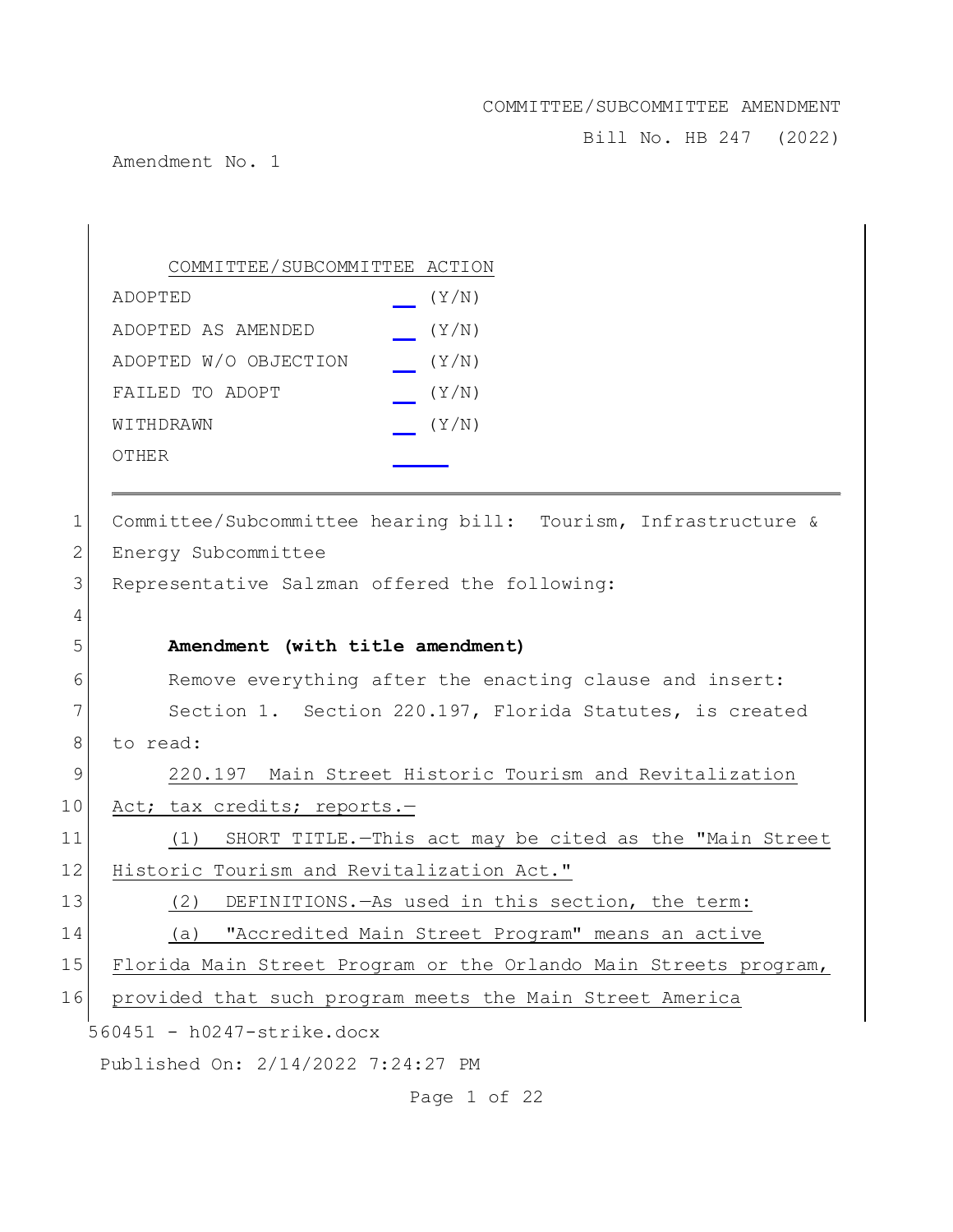Bill No. HB 247 (2022)

Amendment No. 1

| 17 | accreditation standards. An Accredited Main Street Program must: |
|----|------------------------------------------------------------------|
| 18 | 1. Have broad-based community support for the commercial         |
| 19 | district revitalization process with strong support from the     |
| 20 | public and private sectors.                                      |
| 21 | Have a developed vision and mission statement relevant<br>2.     |
| 22 | to community conditions and to Main Street America's             |
| 23 | organizational stage.                                            |
| 24 | Have a comprehensive Main Street America work plan.<br>3.        |
| 25 | Possess a historic preservation ethic.<br>4.                     |
| 26 | Have an active board of directors and committees.<br>5.          |
| 27 | Have an adequate operating budget.<br>6.                         |
| 28 | Have a paid professional program manager.<br>7.                  |
| 29 | Conduct a program of ongoing training for staff and<br>8.        |
| 30 | volunteers.                                                      |
| 31 | Report key statistics.<br>9.                                     |
| 32 | 10. Be a current member of Main Street America.                  |
| 33 | "Certified historic structure" means a building and<br>(b)       |
| 34 | its structural components as defined in 36 C.F.R. s. 67.2 which  |
| 35 | is of a character subject to the allowance for depreciation      |
| 36 | provided in s. 167 of the Internal Revenue Code of 1986, as      |
| 37 | amended, and which is:                                           |
| 38 | 1. Individually listed in the National Register of               |
| 39 | Historic Places; or                                              |
| 40 | Located within a registered historic district and<br>2.          |
| 41 | certified by the United States Secretary of the Interior as      |
|    | 560451 - h0247-strike.docx                                       |
|    | Published On: 2/14/2022 7:24:27 PM                               |

Page 2 of 22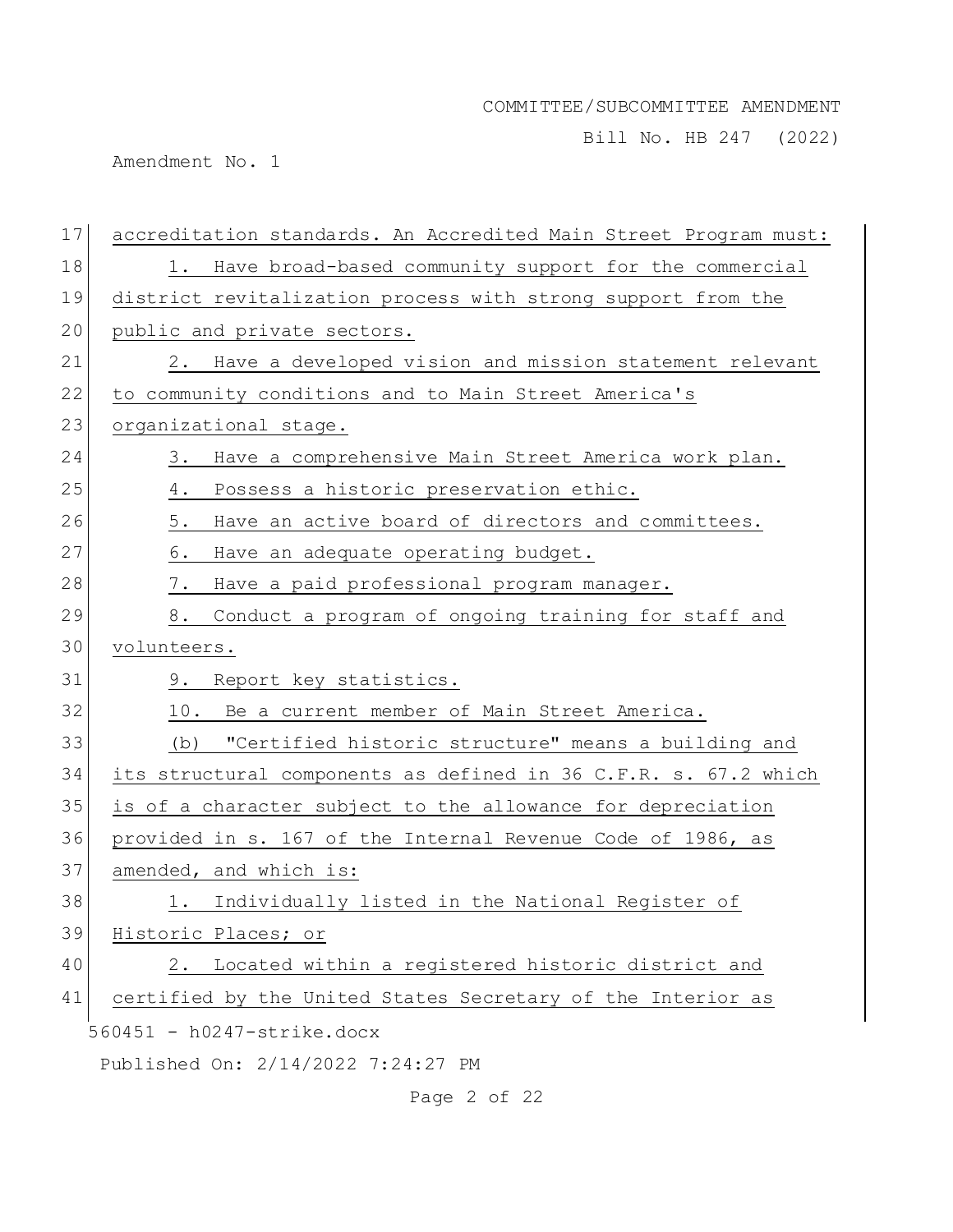Bill No. HB 247 (2022)

Amendment No. 1

| 42 | being of historic significance to the registered historic        |
|----|------------------------------------------------------------------|
| 43 | district as set forth in 36 C.F.R. s. 67.2.                      |
| 44 | "Certified rehabilitation" means the rehabilitation of<br>(C)    |
| 45 | a certified historic structure that the United States Secretary  |
| 46 | of the Interior has certified to the United States Secretary of  |
| 47 | the Treasury as being consistent with the historic character of  |
| 48 | the certified historic structure and, if applicable, consistent  |
| 49 | with the registered historic district in which the certified     |
| 50 | historic structure is located as set forth in 36 C.F.R. s. 67.2. |
| 51 | (d) "Division" means the Division of Historical Resources        |
| 52 | of the Department of State.                                      |
| 53 | (e) "Florida Main Street Program" means a statewide              |
| 54 | historic preservation-based downtown revitalization assistance   |
| 55 | program created, maintained, and administered by the division    |
| 56 | under s. 267.031(5).                                             |
| 57 | (f) "Local program area" means the specific geographic           |
| 58 | area in which an Accredited Main Street Program is conducted as  |
| 59 | approved and maintained by the division or in which the Orlando  |
| 60 | Main Streets program is conducted.                               |
| 61 | (g) "Long-term leasehold" means a leasehold in a                 |
| 62 | nonresidential real property for a term of 39 years or more or a |
| 63 | leasehold in a residential real property for a term of 27.5      |
| 64 | years or more.                                                   |
| 65 | "Main Street America" means a national network of<br>(h)         |
| 66 | grassroots organizations revitalizing historic downtown areas    |
|    | 560451 - h0247-strike.docx                                       |
|    | Published On: 2/14/2022 7:24:27 PM                               |

Page 3 of 22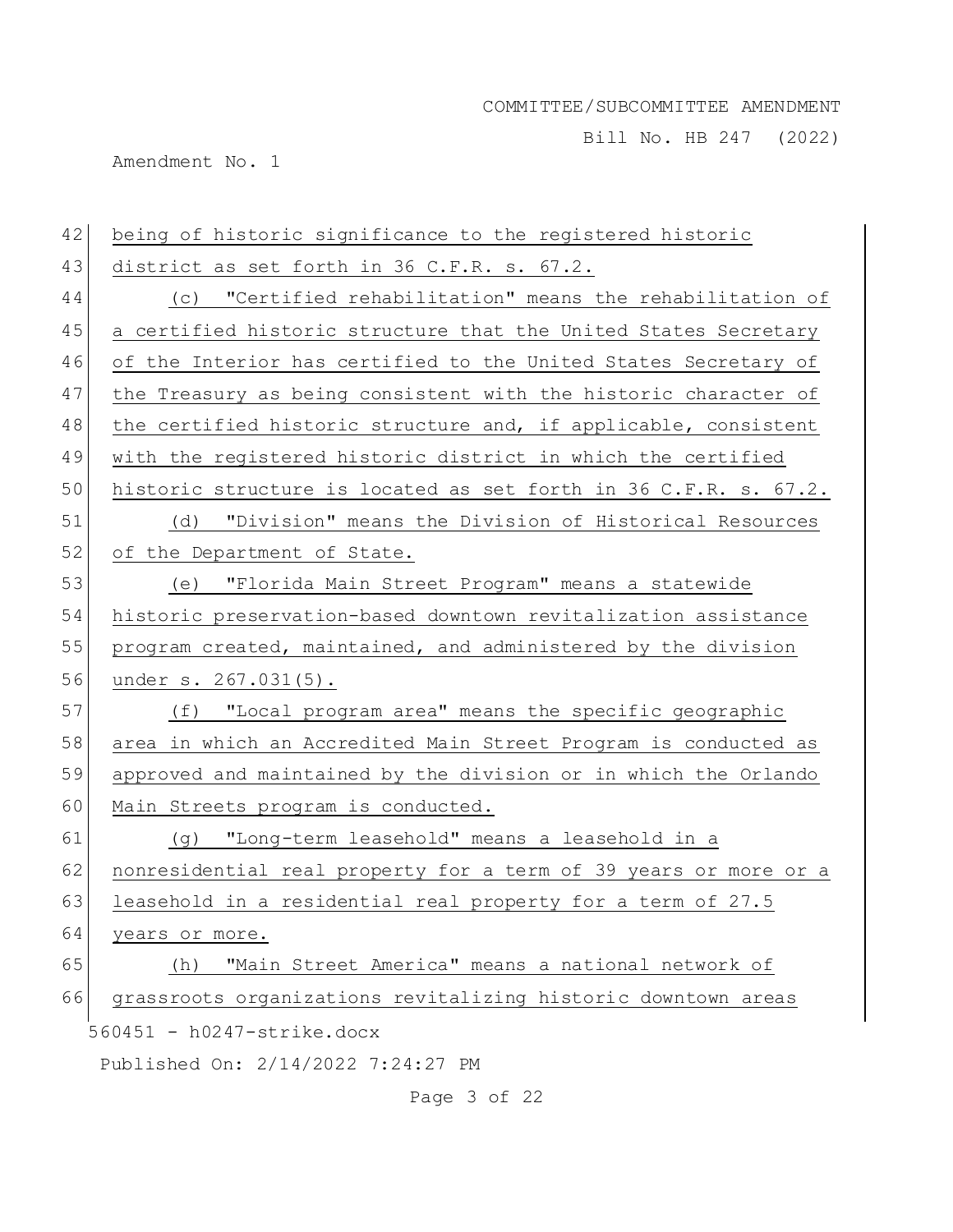Bill No. HB 247 (2022)

Amendment No. 1

| 67 | under the leadership of the National Main Street Center, Inc., a |
|----|------------------------------------------------------------------|
| 68 | subsidiary of the National Trust for Historic Preservation.      |
| 69 | (i) "National Register of Historic Places" means the list        |
| 70 | of historic properties significant in American history,          |
| 71 | architecture, archeology, engineering, and culture maintained by |
| 72 | the United States Secretary of the Interior as authorized in 54  |
| 73 | U.S.C. s. 3021.                                                  |
| 74 | (j) "Orlando Main Streets" means a historic preservation-        |
| 75 | based district revitalization program administered by the City   |
| 76 | of Orlando.                                                      |
| 77 | "Qualified expenses" means rehabilitation expenditures<br>(k)    |
| 78 | qualifying for the credit under 26 U.S.C. s. 47 incurred in this |
| 79 | state.                                                           |
| 80 | (1) "Registered historic district" means a district listed       |
| 81 | in the National Register of Historic Places or a district:       |
| 82 | 1. Designated under general law or local ordinance and           |
| 83 | certified by the United States Secretary of the Interior as      |
| 84 | meeting criteria that will substantially achieve the purposes of |
| 85 | preserving and rehabilitating buildings of historic significance |
| 86 | to the district; and                                             |
| 87 | Certified by the United States Secretary of the<br>2.            |
| 88 | Interior as meeting substantially all of the requirements for    |
| 89 | listing a district in the National Register of Historic Places.  |
| 90 | ELIGIBILITY FOR TAX CREDIT. - For taxable years<br>(3)           |
| 91 | beginning on or after January 1, 2023, there is allowed a credit |
|    | 560451 - h0247-strike.docx                                       |
|    | Published On: 2/14/2022 7:24:27 PM                               |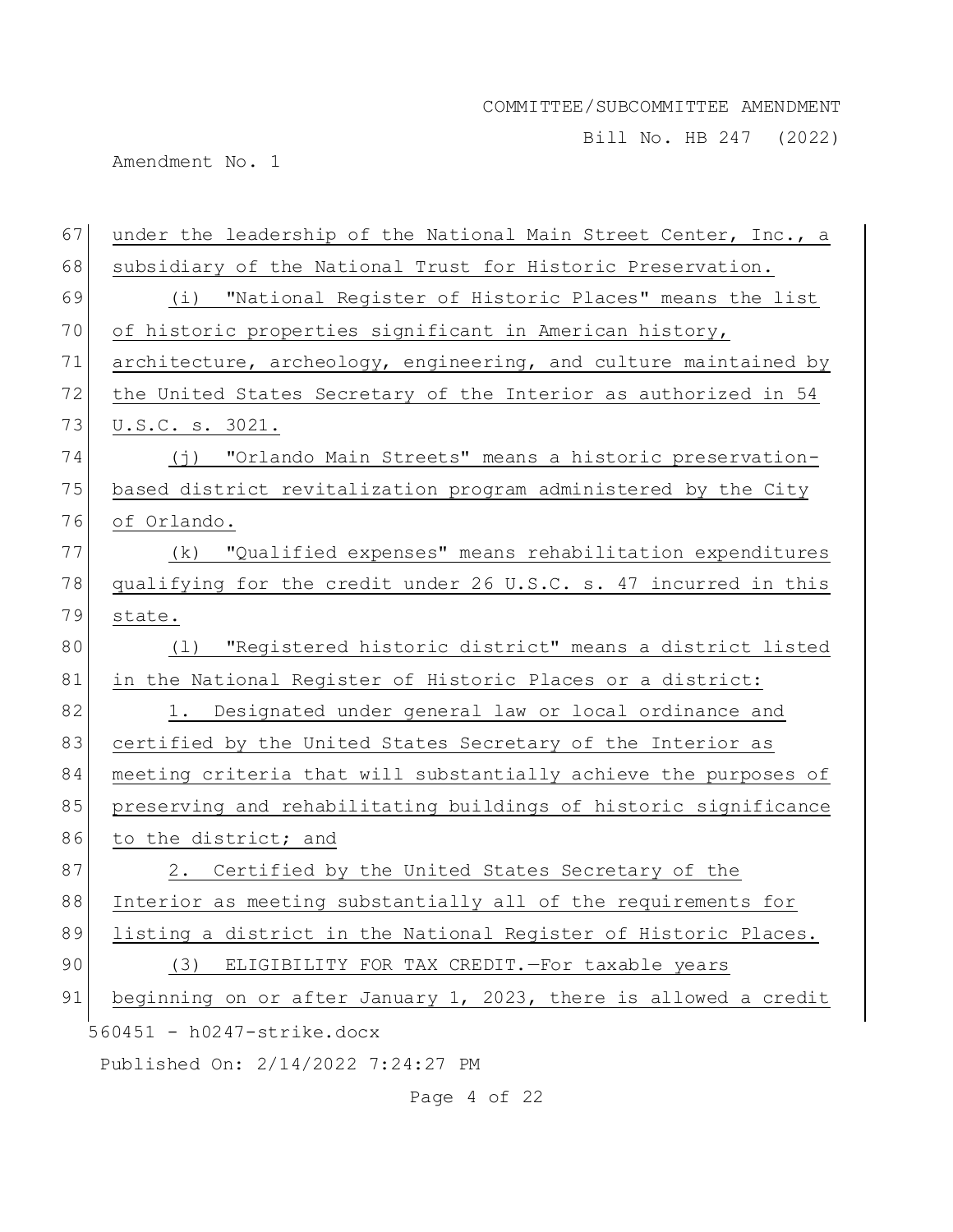Bill No. HB 247 (2022)

Amendment No. 1

| 92  | against any tax due for a taxable year under this chapter after     |
|-----|---------------------------------------------------------------------|
| 93  | the application of any other allowable credits by the taxpayer.     |
| 94  | (a) To claim and receive a tax credit under this section,           |
| 95  | a taxpayer must apply to the division for a tax credit for          |
| 96  | qualified expenses in the amount and under the conditions and       |
| 97  | limitations provided in this section against the tax due for a      |
| 98  | taxable year under this chapter and must provide the division       |
| 99  | with all of the following:                                          |
| 100 | Documentation showing that:<br>1.                                   |
| 101 | The rehabilitation is a certified rehabilitation;<br>а.             |
| 102 | The structure is a certified historic structure, is<br>b.           |
| 103 | income-producing, is located within this state, and is              |
| 104 | rehabilitated and placed in service on or after January 1, 2023;    |
| 105 | The taxpayer had an ownership or a long-term leasehold<br>$\circ$ . |
| 106 | interest in the certified historic structure in the year during     |
| 107 | which the certified historic structure was placed into service      |
| 108 | after the certified rehabilitation was completed;                   |
| 109 | d. The total amount of qualified expenses incurred in               |
| 110 | rehabilitating the certified historic structure exceeded \$5,000;   |
| 111 | The qualified expenses were incurred in this state; and<br>е.       |
| 112 | f.<br>The taxpayer received a tax credit for the qualified          |
| 113 | expenses under 26 U.S.C. s. 47.                                     |
| 114 | An official certificate of eligibility from the<br>2.               |
| 115 | division, signed by the State Historic Preservation Officer or      |
| 116 | the Deputy State Historic Preservation Officer, attesting that      |
|     | 560451 - h0247-strike.docx                                          |
|     | Published On: 2/14/2022 7:24:27<br>PΜ                               |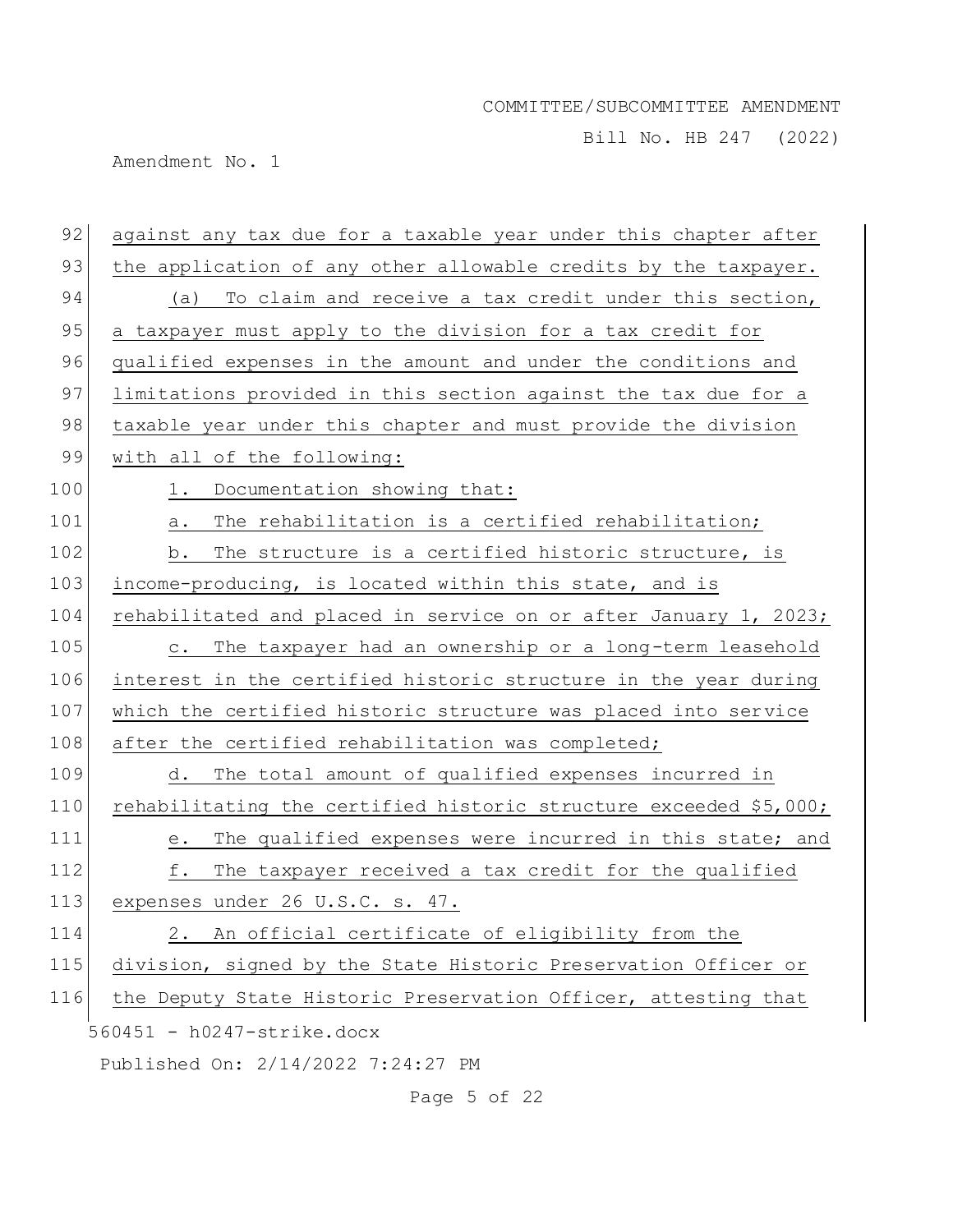Bill No. HB 247 (2022)

Amendment No. 1

117 the project has been approved by the National Park Service and 118 confirming that the project is located within a local program 119 area.

120 3. National Park Service Form 10-168c (Rev. 2019), titled 121 "Historic Preservation Certification Application–Part 3-Request 122 for Certification of Completed Work," or a similar form, signed 123 by an officer of the National Park Service, attesting that the 124 completed rehabilitation meets the United States Secretary of 125 the Interior's Standards for Rehabilitation and is consistent 126 with the historic character of the property and, if applicable, 127 the district in which the completed rehabilitation is located. 128 The form may be obtained through the National Park Service.

129 4. An identification of the dates during which the 130 certified historic structure was rehabilitated, the date the 131 certified historic structure was placed in service after the 132 certified rehabilitation was completed, and evidence that the 133 certified historic structure was placed in service after the 134 certified rehabilitation was completed.

560451 - h0247-strike.docx 135 5. A list of total qualified expenses incurred by the taxpayer in rehabilitating the certified historic structure. For certified rehabilitations with qualified expenses that exceed \$750,000, the taxpayer must submit an audited cost report issued by a certified public accountant which itemizes the qualified expenses incurred in rehabilitating the certified historic structure. A taxpayer may submit an audited cost report issued

Published On: 2/14/2022 7:24:27 PM

Page 6 of 22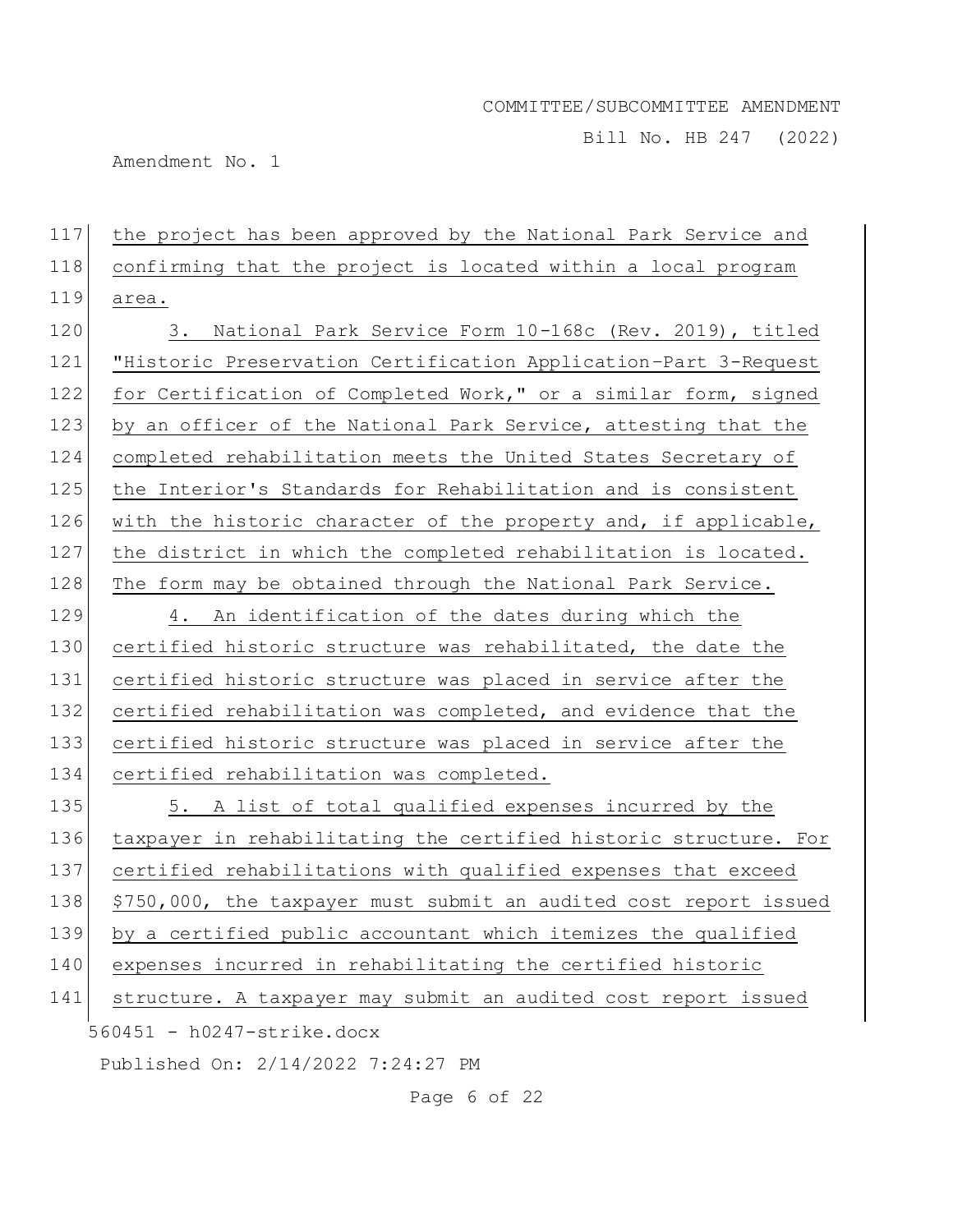Bill No. HB 247 (2022)

Amendment No. 1

| 142 | by a certified public accountant which was created for purposes  |
|-----|------------------------------------------------------------------|
| 143 | of applying for a federal historic rehabilitation tax credit and |
| 144 | which includes all of the qualified expenses incurred in         |
| 145 | rehabilitating the certified historic structure.                 |
| 146 | 6. An attestation of the total qualified expenses incurred       |
| 147 | by the taxpayer in rehabilitating the certified historic         |
| 148 | structure.                                                       |
| 149 | The information required to be reported by the<br>7.             |
| 150 | department in subsection (8) to enable the department to compile |
| 151 | its annual report.                                               |
| 152 | Within 60 days after receipt of the information<br>(b)           |
| 153 | required under paragraph (a), the division shall evaluate the    |
| 154 | application and recommend the applicant for certification or     |
| 155 | denial. The division must approve or deny the application within |
| 156 | 30 days after receiving the recommendation. If approved, the     |
| 157 | division must provide a letter of certification to the applicant |
| 158 | consistent with any restrictions imposed. If the division denies |
| 159 | any part of the requested credit, the division must inform the   |
| 160 | applicant of the grounds for the denial. The division must       |
| 161 | submit a copy of the certification and the information provided  |
| 162 | by the taxpayer to the department within 10 days after the       |
| 163 | division's approval.                                             |
| 164 | AMOUNT OF TAX CREDIT. - The total tax credit claimed<br>(4)      |
| 165 | annually may not exceed the amount of tax due after any other    |
| 166 | applicable tax credits and may not exceed the following:         |
|     | 560451 - h0247-strike.docx                                       |
|     | Published On: 2/14/2022 7:24:27 PM                               |

Page 7 of 22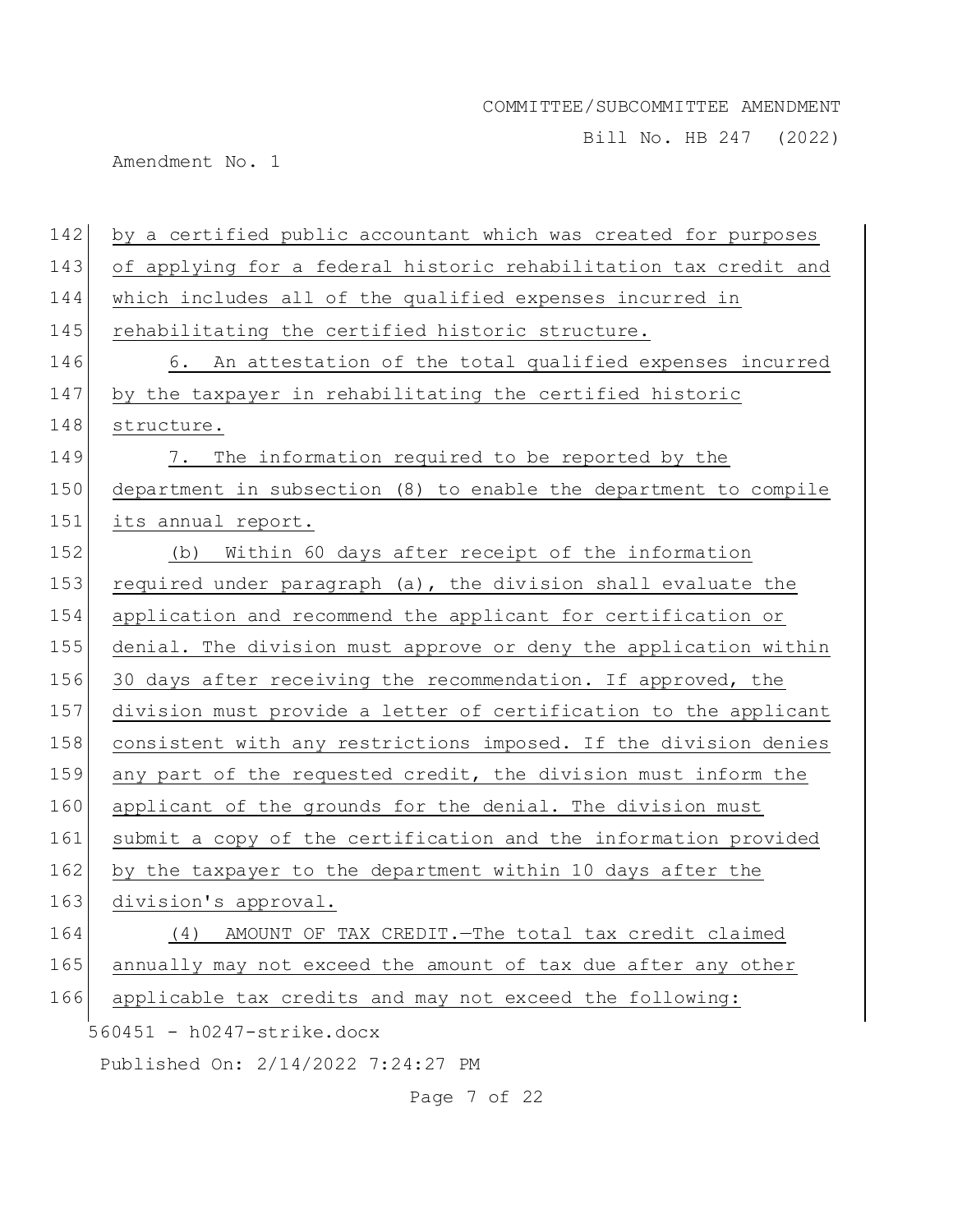Bill No. HB 247 (2022)

Amendment No. 1

| 167 | Twenty percent of the total qualified expenses<br>(a)            |
|-----|------------------------------------------------------------------|
| 168 | incurred in this state in rehabilitating a certified historic    |
| 169 | structure that has been approved by the National Park Service to |
| 170 | receive the federal historic rehabilitation tax credit; or       |
| 171 | Thirty percent of the total qualified expenses<br>(b)            |
| 172 | incurred in this state in rehabilitating a certified historic    |
| 173 | structure that has been approved by the National Park Service to |
| 174 | receive the federal historic rehabilitation tax credit and that  |
| 175 | is located within a local program area.                          |
| 176 |                                                                  |
| 177 | The tax credit may be used to offset the corporate income tax    |
| 178 | imposed in s. 220.11 and the insurance premium tax imposed in s. |
| 179 | 624.509. An insurer claiming a credit against insurance premium  |
| 180 | tax liability under this section may not be required to pay any  |
| 181 | additional retaliatory tax levied pursuant to s. 624.5091 as a   |
| 182 | result of claiming such credit. Section 624.5091 does not limit  |
| 183 | such credit in any manner.                                       |
| 184 | CARRYFORWARD OF TAX CREDIT.-<br>(5)                              |
| 185 | If a taxpayer is eligible for a tax credit that<br>(a)           |
| 186 | exceeds taxes owed, the taxpayer may carry the unused tax credit |
| 187 | forward for a period of up to 5 taxable years.                   |
| 188 | A carryforward is considered the remaining portion of<br>(b)     |
| 189 | a tax credit that cannot be claimed in the current tax year.     |
| 190 | SALE OR TRANSFER OF TAX CREDIT.-<br>(6)                          |
| 191 | A taxpayer that incurs qualified expenses may sell or<br>(a)     |
|     | 560451 - h0247-strike.docx                                       |
|     | Published On: 2/14/2022 7:24:27 PM                               |

Page 8 of 22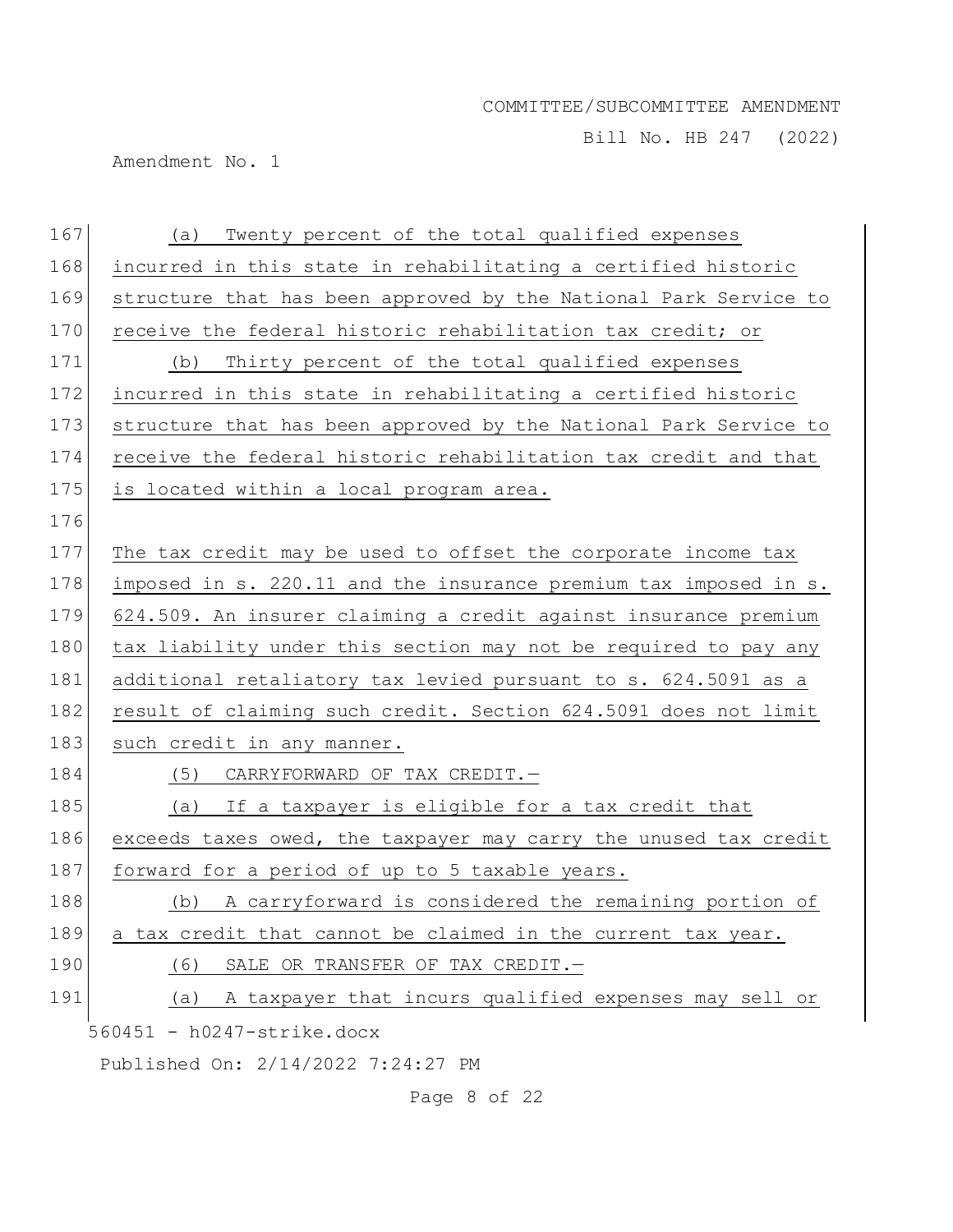Bill No. HB 247 (2022)

Amendment No. 1

| 192 | transfer all or part of the tax credit that may otherwise be            |
|-----|-------------------------------------------------------------------------|
| 193 | claimed to another taxpayer.                                            |
| 194 | (b) A taxpayer to which all or part of the tax credit is                |
| 195 | sold or transferred may sell or transfer all or part of the tax         |
| 196 | credit that may otherwise be claimed to another taxpayer.               |
| 197 | A taxpayer that sells or transfers a tax credit to<br>(C)               |
| 198 | another taxpayer must provide a copy of the certificate of              |
| 199 | eligibility together with the audited cost report to the                |
| 200 | purchaser or transferee.                                                |
| 201 | Qualified expenses may be counted only once in<br>(d)                   |
| 202 | determining the amount of an available tax credit, and more than        |
| 203 | one taxpayer may not claim a tax credit for the same qualified          |
| 204 | expenses.                                                               |
| 205 | There is no limit on the total number of transactions<br>(e)            |
| 206 | for the sale or transfer of all or part of a tax credit.                |
| 207 | (f)1. A taxpayer that sells or transfers a tax credit                   |
| 208 | under this subsection and the purchaser or transferee shall             |
| 209 | jointly submit written notice of the sale or transfer to the            |
| 210 | department on a form adopted by the department no later than the        |
| 211 | 30th day after the date of the sale or transfer. The notice must        |
| 212 | include all of the following:                                           |
| 213 | The date of the sale or transfer.<br>а.                                 |
| 214 | The amount of the tax credit sold or transferred.<br>b.                 |
| 215 | The name and federal tax identification number of the<br>$\mathtt{C}$ . |
| 216 | taxpayer that sold or transferred the tax credit and the                |
|     | 560451 - h0247-strike.docx                                              |
|     | Published On: 2/14/2022 7:24:27 PM                                      |

Page 9 of 22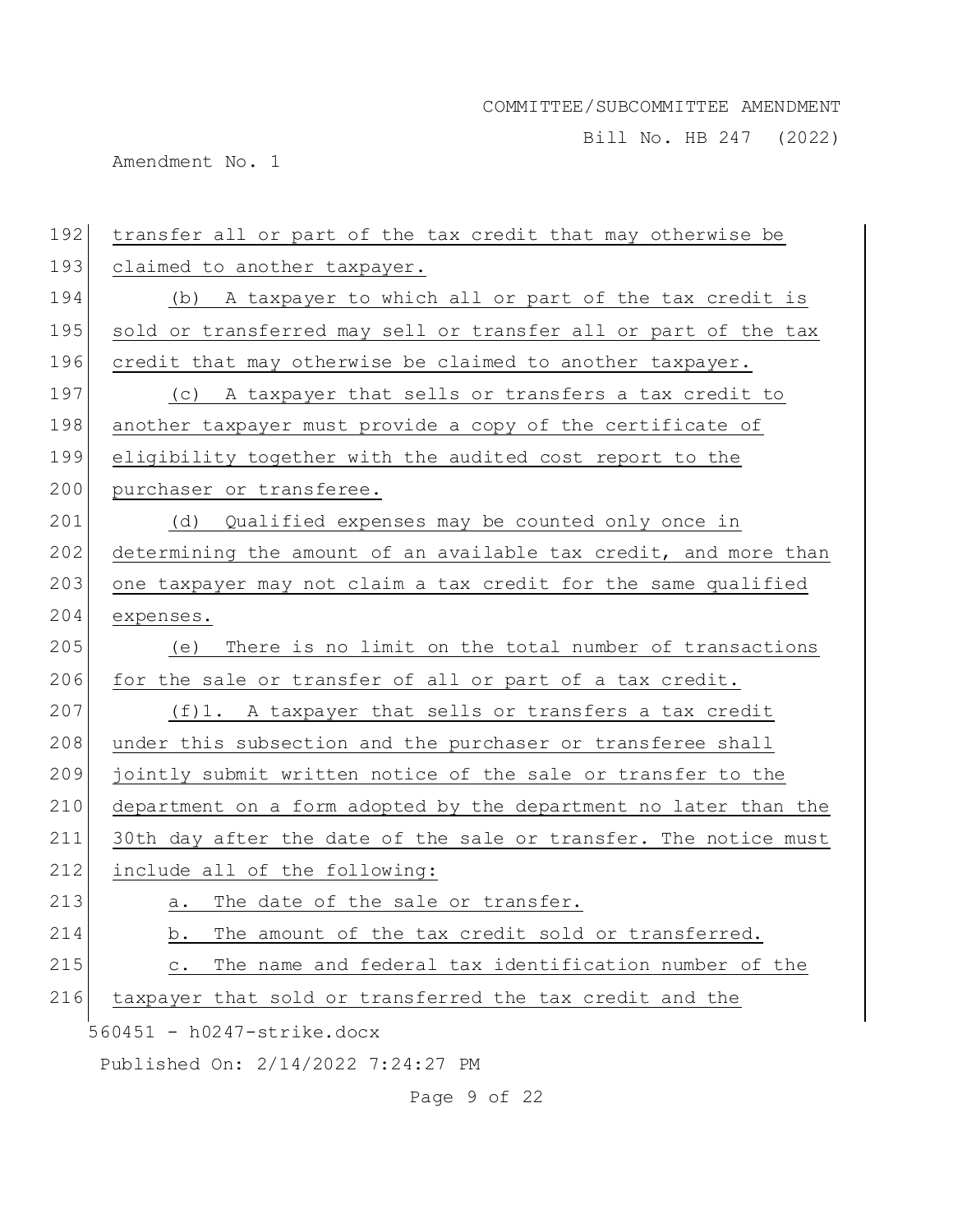Bill No. HB 247 (2022)

Amendment No. 1

| 217 | purchaser or transferee.                                         |
|-----|------------------------------------------------------------------|
| 218 | d. The amount of the tax credit owned by the taxpayer            |
| 219 | before the sale or transfer and the amount the selling or        |
| 220 | transferring taxpayer retained, if any, after the sale or        |
| 221 | transfer.                                                        |
| 222 | The sale or transfer of a tax credit under this<br>2.            |
| 223 | subsection does not extend the period for which a tax credit may |
| 224 | be carried forward and does not increase the total amount of the |
| 225 | tax credit that may be claimed.                                  |
| 226 | 3. If a taxpayer claims a tax credit for qualified               |
| 227 | expenses, another taxpayer may not use the same expenses as the  |
| 228 | basis for claiming a tax credit.                                 |
| 229 | 4. Notwithstanding the requirements of this subsection, a        |
| 230 | tax credit earned by, purchased by, or transferred to a          |
| 231 | partnership, limited liability company, S corporation, or other  |
| 232 | pass-through taxpayer may be allocated to the partners, members, |
| 233 | or shareholders of that taxpayer and claimed under this section  |
| 234 | in accordance with any agreement among the partners, members, or |
| 235 | shareholders and without regard to the ownership interest of the |
| 236 | partners, members, or shareholders in the rehabilitated          |
| 237 | certified historic structure.                                    |
| 238 | (g) If the tax credit is reduced due to a determination,         |
| 239 | examination, or audit by the department, the tax deficiency      |
| 240 | shall be recovered from the taxpayer that sold or transferred    |
| 241 | the tax credit or the purchaser or transferee that claimed the   |
|     | $560451 - h0247 - strike.docx$                                   |
|     | Published On: 2/14/2022 7:24:27 PM                               |

Page 10 of 22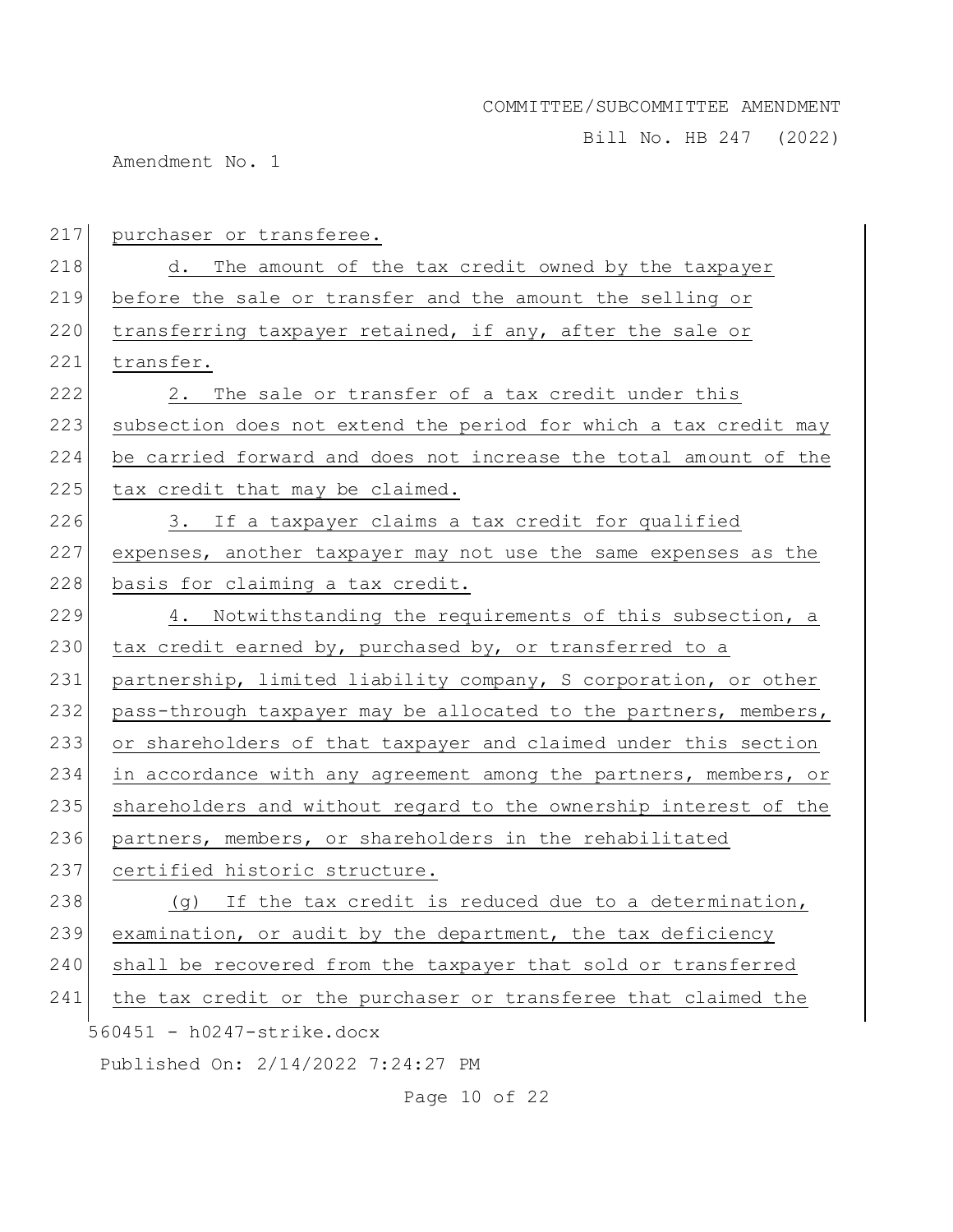Bill No. HB 247 (2022)

Amendment No. 1

| 242 | tax credit up to the amount of the tax credit taken.             |
|-----|------------------------------------------------------------------|
| 243 | (h) Any subsequent deficiencies shall be assessed against        |
| 244 | the purchaser or transferee that claimed the tax credit or, in   |
| 245 | the case of multiple succeeding entities, in the order of tax    |
| 246 | credit succession.                                               |
| 247 | AUDIT AUTHORITY; REVOCATION AND FORFEITURE OF TAX<br>(7)         |
| 248 | CREDITS; FRAUDULENT CLAIMS.-                                     |
| 249 | (a) The department, with assistance from the division, may       |
| 250 | perform any additional financial and technical audits and        |
| 251 | examinations, including examining the accounts, books, or        |
| 252 | records of the tax credit applicant, to verify the legitimacy of |
| 253 | the qualified expenses included in a tax credit return and to    |
| 254 | ensure compliance with this section. If requested by the         |
| 255 | department, the division must provide technical assistance for   |
| 256 | any technical audits or examinations performed under this        |
| 257 | subsection.                                                      |
| 258 | It is grounds for forfeiture of previously claimed and<br>(b)    |
| 259 | received tax credits if the department determines, as a result   |
| 260 | of an audit or information received from the division or the     |
| 261 | United States Department of the Interior, that a taxpayer        |
| 262 | received a tax credit pursuant to this section to which the      |
| 263 | taxpayer was not entitled. In the case of fraud, the taxpayer    |
| 264 | may not claim any future tax credits under this section.         |
| 265 | The taxpayer must return forfeited tax credits to the<br>(C)     |
| 266 | department, and such funds shall be paid into the General        |
|     | 560451 - h0247-strike.docx                                       |
|     | Published On: 2/14/2022 7:24:27 PM                               |

Page 11 of 22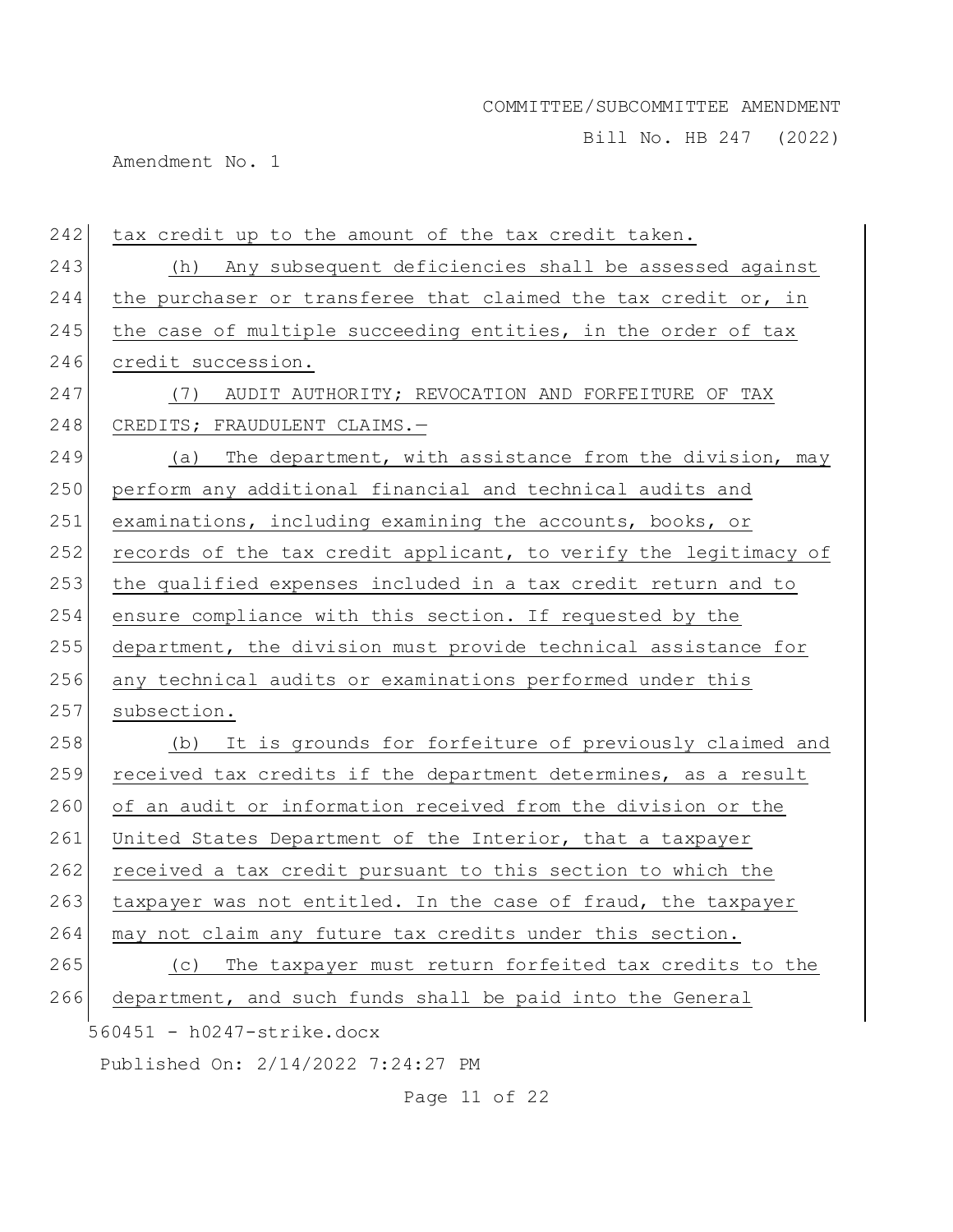Bill No. HB 247 (2022)

Amendment No. 1

| 267 | Revenue Fund.                                                    |
|-----|------------------------------------------------------------------|
| 268 | The taxpayer shall file with the department an amended<br>(d)    |
| 269 | tax return or such other report as the department prescribes and |
| 270 | shall pay any required tax within 60 days after the taxpayer     |
| 271 | receives notification from the United States Internal Revenue    |
| 272 | Service that a previously approved tax credit has been revoked   |
| 273 | or modified, if uncontested, or within 60 days after a final     |
| 274 | order is issued following proceedings involving a contested      |
| 275 | revocation or modification order.                                |
| 276 | (e) A notice of deficiency may be issued by the department       |
| 277 | at any time within 5 years after the date on which the taxpayer  |
| 278 | receives notification from the United States Internal Revenue    |
| 279 | Service that a previously approved tax credit has been revoked   |
| 280 | or modified.                                                     |
| 281 | If a taxpayer fails to notify the department of any<br>(f)       |
| 282 | change in its tax credit claimed, a notice of deficiency may be  |
| 283 | issued at any time. In either case, the amount of any proposed   |
| 284 | assessment set forth in such notice of deficiency is limited to  |
| 285 | the amount of any deficiency resulting under this section from   |
| 286 | the precomputation of the taxpayer's tax for the taxable year.   |
| 287 | A taxpayer that fails to report and timely pay any tax<br>(q)    |
| 288 | due as a result of the forfeiture of its tax credit violates     |
| 289 | this section and is subject to applicable penalties and          |
| 290 | interest.                                                        |
| 291 | ANNUAL REPORTS.-Based on the applications submitted<br>(8)       |
|     | 560451 - h0247-strike.docx                                       |

Published On: 2/14/2022 7:24:27 PM

Page 12 of 22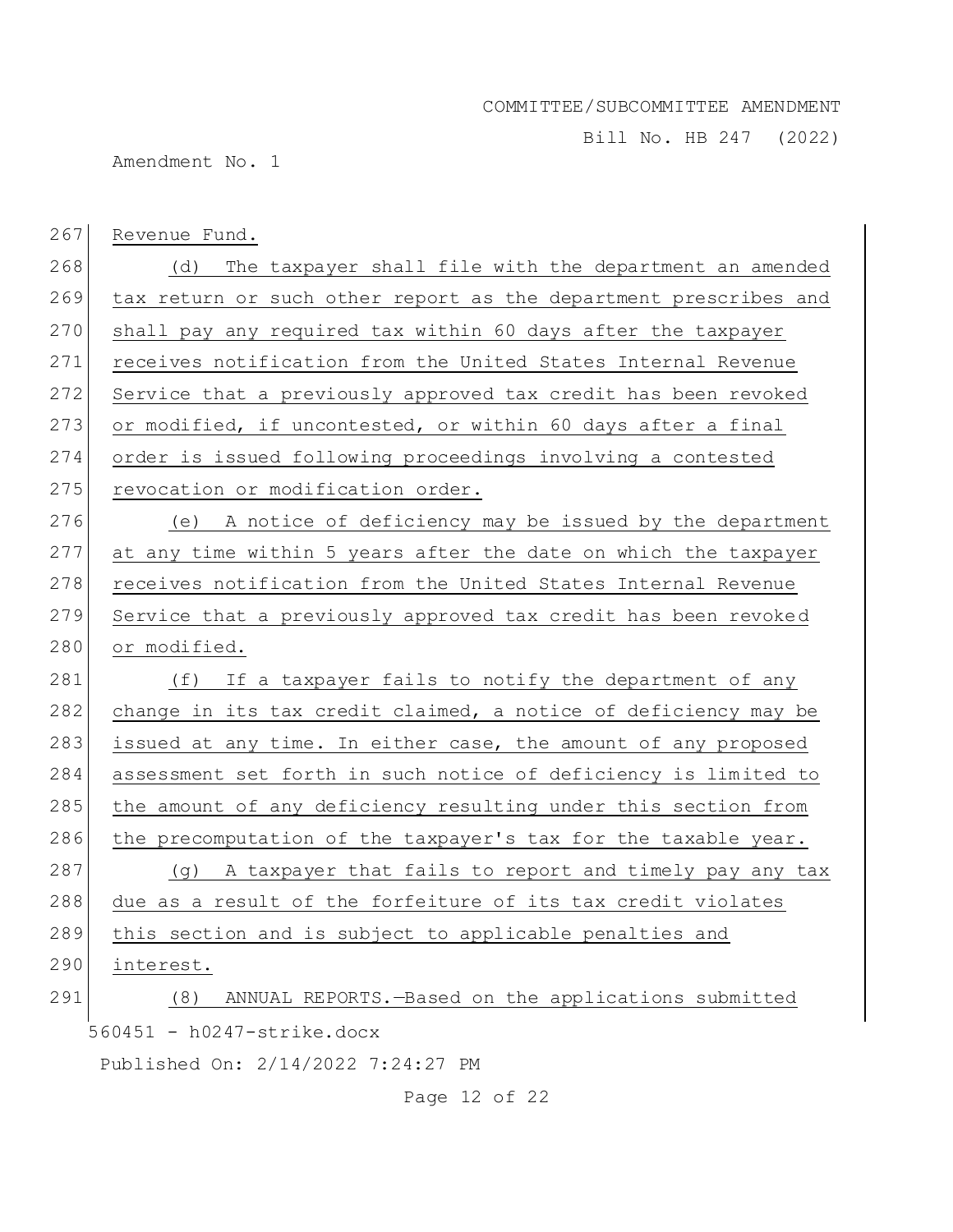Bill No. HB 247 (2022)

Amendment No. 1

| 292 | and approved, the department must submit a report by December 1 |
|-----|-----------------------------------------------------------------|
| 293 | of each year to the President of the Senate and the Speaker of  |
| 294 | the House of Representatives that identifies, in the aggregate, |
| 295 | all of the following:                                           |
| 296 | The number of employees hired during construction<br>(a)        |
| 297 | phases.                                                         |
| 298 | The use of each newly rehabilitated building and the<br>(b)     |
| 299 | expected number of employees hired.                             |
| 300 | The number of affordable housing units created or<br>(C)        |
| 301 | preserved.                                                      |
| 302 | The property values before and after the certified<br>(d)       |
| 303 | rehabilitations.                                                |
| 304 | (9)<br>DEPARTMENT DUTIES. - The department shall:               |
| 305 | Establish a cooperative agreement with the division.<br>(a)     |
| 306 | (b)<br>Establish any necessary forms required to claim a tax    |
| 307 | credit under this section.                                      |
| 308 | Provide administrative guidelines and procedures<br>(C)         |
| 309 | required to administer this section, including rules            |
| 310 | establishing an entitlement to and sale or transfer of a tax    |
| 311 | credit under this section.                                      |
| 312 | Provide examination and audit procedures required to<br>(d)     |
| 313 | administer this section.                                        |
| 314 | RULES.-The department and the division may adopt<br>(10)        |
| 315 | rules to administer this section.                               |
|     |                                                                 |
|     | 560451 - h0247-strike.docx                                      |
|     |                                                                 |

Published On: 2/14/2022 7:24:27 PM

Page 13 of 22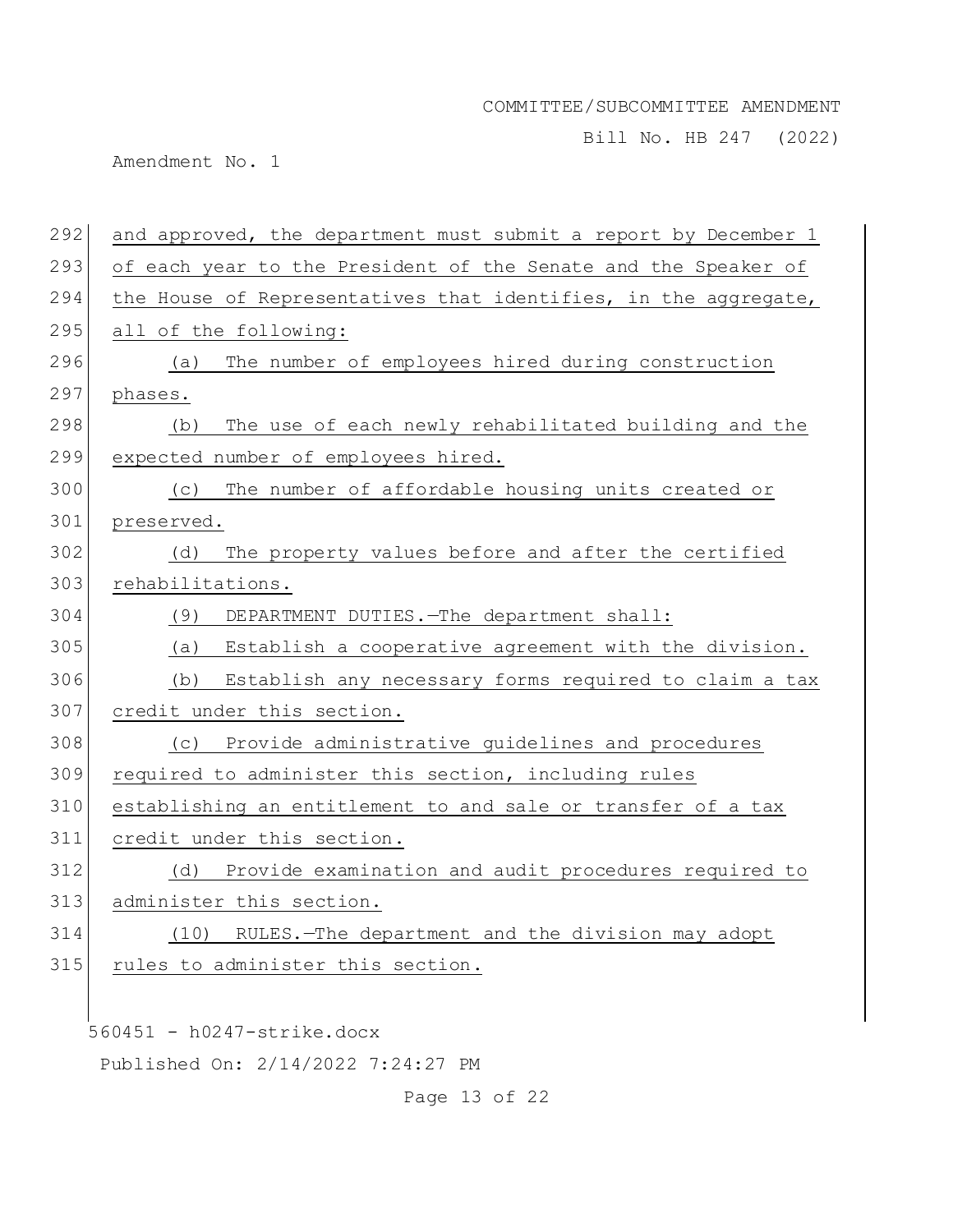Bill No. HB 247 (2022)

Amendment No. 1

| 316 | Section 2. Subsection (23) is added to section 213.053,          |
|-----|------------------------------------------------------------------|
| 317 | Florida Statutes, to read:                                       |
| 318 | 213.053 Confidentiality and information sharing.-                |
| 319 | (23) The department may make available to the Division of        |
| 320 | Historical Resources of the Department of State and the          |
| 321 | Secretary of the Department of the Interior of the United States |
| 322 | or his or her delegate, exclusively for official purposes,       |
| 323 | information for the purposes of administering the Main Street    |
| 324 | Historic Tourism and Revitalization Act pursuant to s. 220.197.  |
| 325 | Section 3. Subsection (8) of section 220.02, Florida             |
| 326 | Statutes, is amended to read:                                    |
| 327 | 220.02 Legislative intent.-                                      |
| 328 | (8) It is the intent of the Legislature that credits             |
| 329 | against either the corporate income tax or the franchise tax be  |
| 330 | applied in the following order: those enumerated in s. 631.828,  |
| 331 | those enumerated in s. 220.191, those enumerated in s. 220.181,  |
| 332 | those enumerated in s. 220.183, those enumerated in s. 220.182,  |
| 333 | those enumerated in s. 220.1895, those enumerated in s. 220.195, |
| 334 | those enumerated in s. 220.184, those enumerated in s. 220.186,  |
| 335 | those enumerated in s. 220.1845, those enumerated in s. 220.19,  |
| 336 | those enumerated in s. 220.185, those enumerated in s. 220.1875, |
| 337 | those enumerated in s. 220.1876, those enumerated in s.          |
| 338 | 220.1877, those enumerated in s. 220.193, those enumerated in s. |
| 339 | 288.9916, those enumerated in s. 220.1899, those enumerated in   |
|     |                                                                  |

560451 - h0247-strike.docx

Published On: 2/14/2022 7:24:27 PM

Page 14 of 22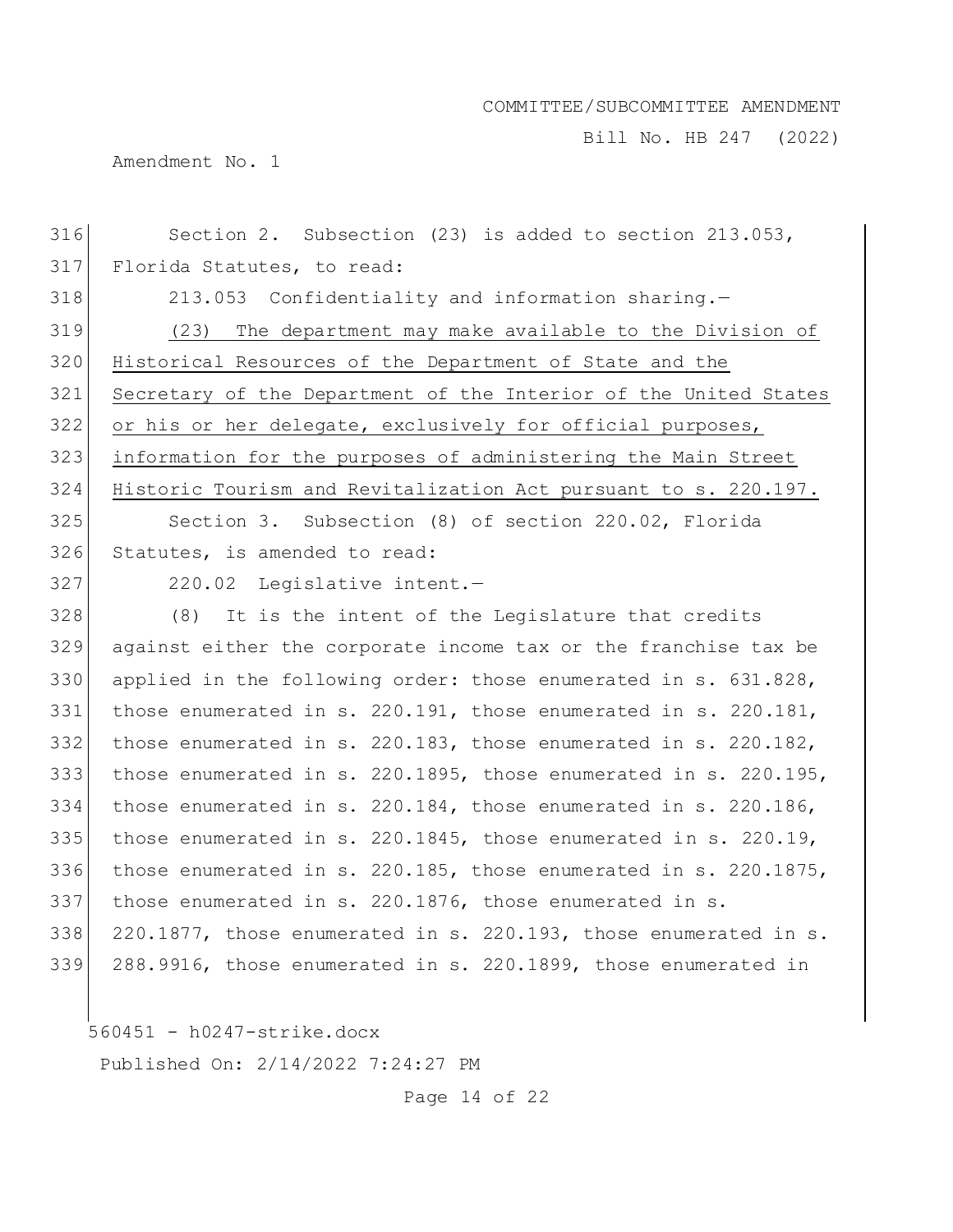Bill No. HB 247 (2022)

Amendment No. 1

560451 - h0247-strike.docx Published On: 2/14/2022 7:24:27 PM s. 220.194, those enumerated in s. 220.196, and those enumerated in s. 220.198, and those enumerated in s. 220.197. Section 4. Paragraph (a) of subsection (1) of section 343 220.13, Florida Statutes, is amended to read: 220.13 "Adjusted federal income" defined.— (1) The term "adjusted federal income" means an amount equal to the taxpayer's taxable income as defined in subsection (2), or such taxable income of more than one taxpayer as provided in s. 220.131, for the taxable year, adjusted as follows: (a) *Additions.*—There shall be added to such taxable income: 1.a. The amount of any tax upon or measured by income, excluding taxes based on gross receipts or revenues, paid or accrued as a liability to the District of Columbia or any state of the United States which is deductible from gross income in 356 the computation of taxable income for the taxable year. 357 b. Notwithstanding sub-subparagraph a., if a credit taken under s. 220.1875, s. 220.1876, or s. 220.1877 is added to taxable income in a previous taxable year under subparagraph 11. and is taken as a deduction for federal tax purposes in the current taxable year, the amount of the deduction allowed shall not be added to taxable income in the current year. The exception in this sub-subparagraph is intended to ensure that the credit under s. 220.1875, s. 220.1876, or s. 220.1877 is

Page 15 of 22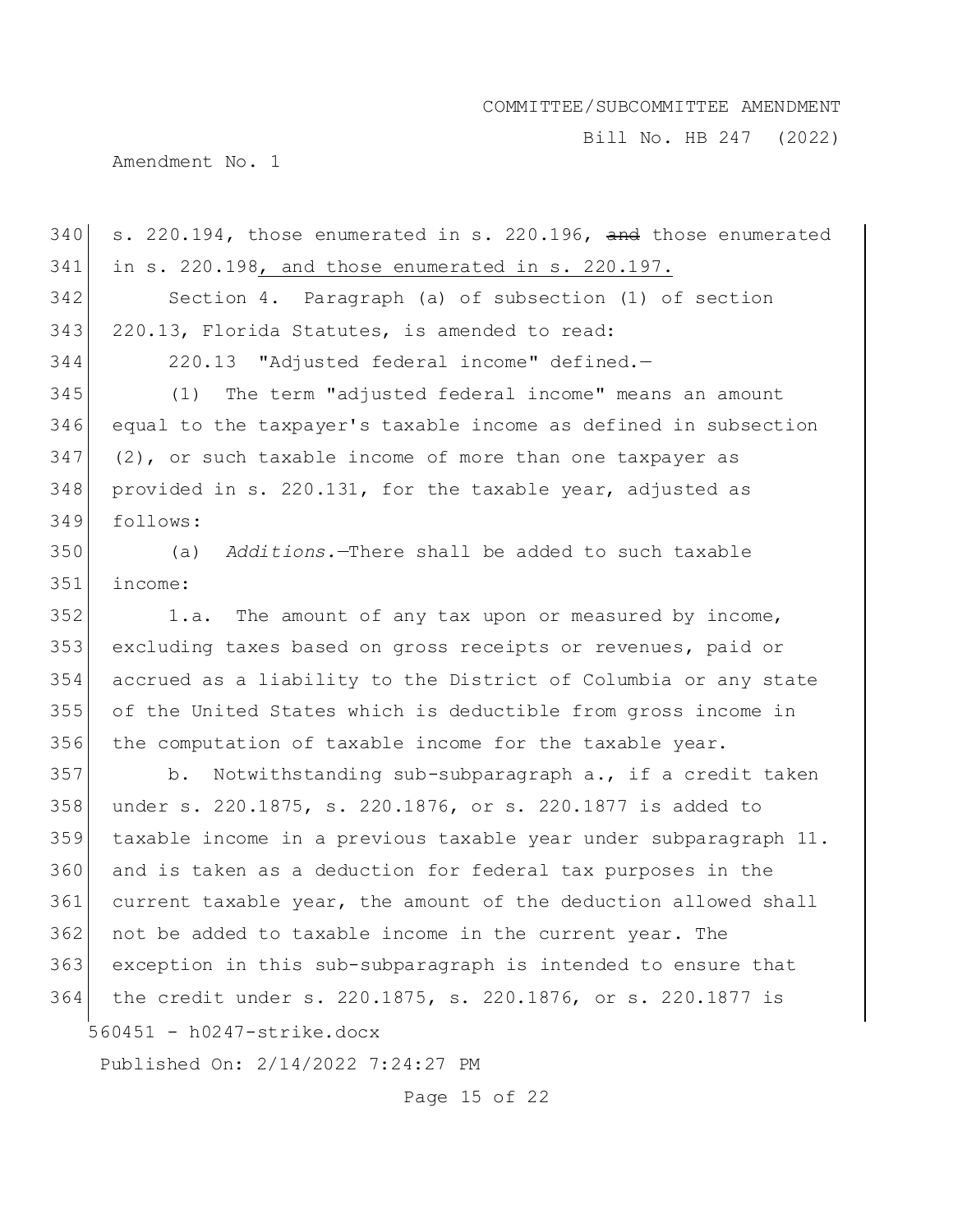Bill No. HB 247 (2022)

Amendment No. 1

 added in the applicable taxable year and does not result in a duplicate addition in a subsequent year.

 2. The amount of interest which is excluded from taxable income under s. 103(a) of the Internal Revenue Code or any other federal law, less the associated expenses disallowed in the computation of taxable income under s. 265 of the Internal Revenue Code or any other law, excluding 60 percent of any amounts included in alternative minimum taxable income, as defined in s. 55(b)(2) of the Internal Revenue Code, if the taxpayer pays tax under s. 220.11(3).

 3. In the case of a regulated investment company or real estate investment trust, an amount equal to the excess of the net long-term capital gain for the taxable year over the amount 378 of the capital gain dividends attributable to the taxable year.

 4. That portion of the wages or salaries paid or incurred 380 for the taxable year which is equal to the amount of the credit allowable for the taxable year under s. 220.181. This subparagraph shall expire on the date specified in s. 290.016 for the expiration of the Florida Enterprise Zone Act.

 5. That portion of the ad valorem school taxes paid or incurred for the taxable year which is equal to the amount of the credit allowable for the taxable year under s. 220.182. This 387 subparagraph shall expire on the date specified in s. 290.016 for the expiration of the Florida Enterprise Zone Act.

560451 - h0247-strike.docx

Published On: 2/14/2022 7:24:27 PM

Page 16 of 22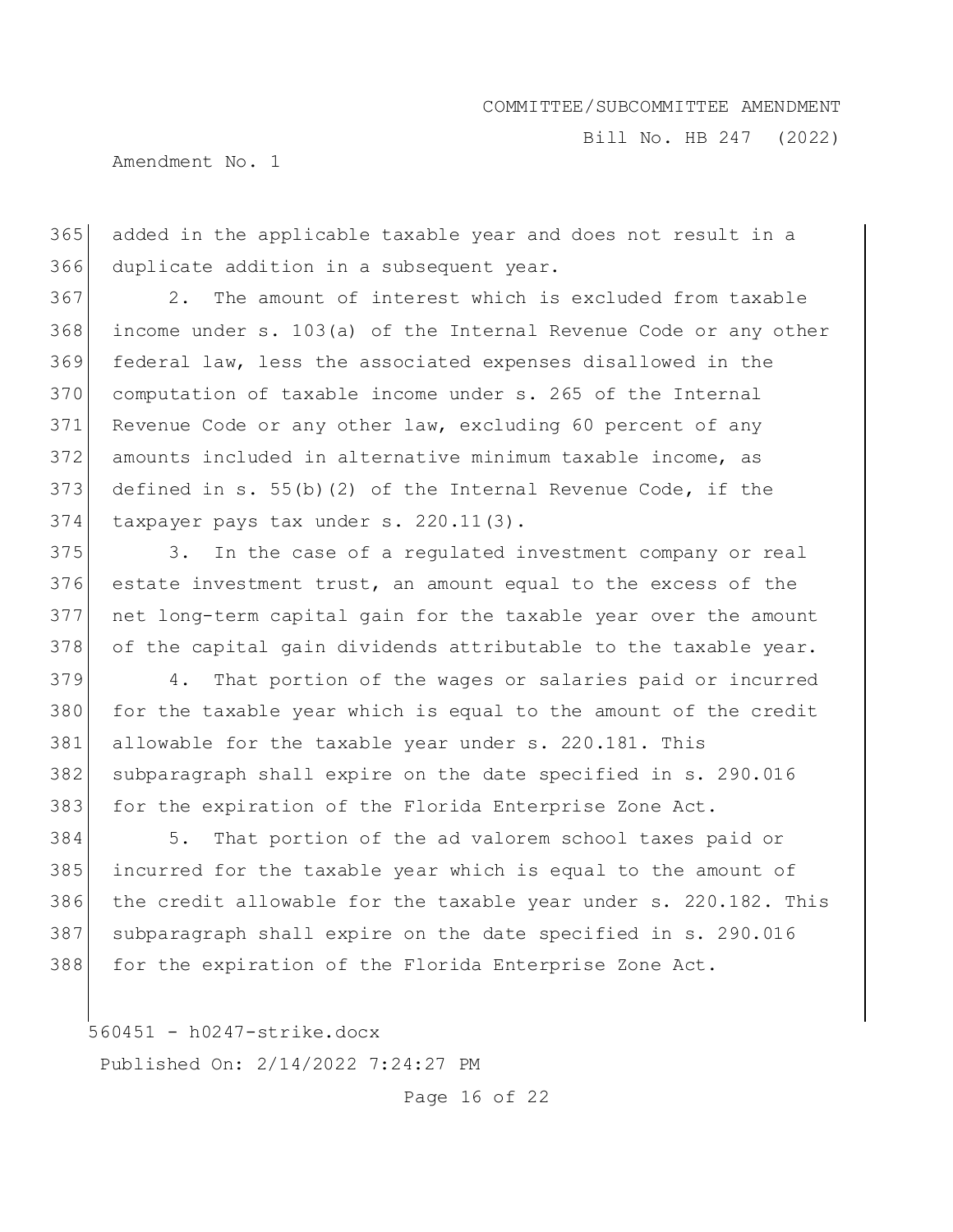Bill No. HB 247 (2022)

Amendment No. 1

389 6. The amount taken as a credit under s. 220.195 which is 390 deductible from gross income in the computation of taxable 391 income for the taxable year.

392 7. That portion of assessments to fund a guaranty 393 association incurred for the taxable year which is equal to the 394 amount of the credit allowable for the taxable year.

395 8. In the case of a nonprofit corporation which holds a pari-mutuel permit and which is exempt from federal income tax as a farmers' cooperative, an amount equal to the excess of the gross income attributable to the pari-mutuel operations over the attributable expenses for the taxable year.

400 9. The amount taken as a credit for the taxable year under 401 s. 220.1895.

402 10. Up to nine percent of the eligible basis of any 403 designated project which is equal to the credit allowable for 404 the taxable year under s. 220.185.

405 11. Any amount taken as a credit for the taxable year 406 under s. 220.1875, s. 220.1876, or s. 220.1877. The addition in 407 this subparagraph is intended to ensure that the same amount is 408 not allowed for the tax purposes of this state as both a 409 deduction from income and a credit against the tax. This 410 addition is not intended to result in adding the same expense 411 back to income more than once.

412 12. The amount taken as a credit for the taxable year 413 under s. 220.193.

560451 - h0247-strike.docx

Published On: 2/14/2022 7:24:27 PM

Page 17 of 22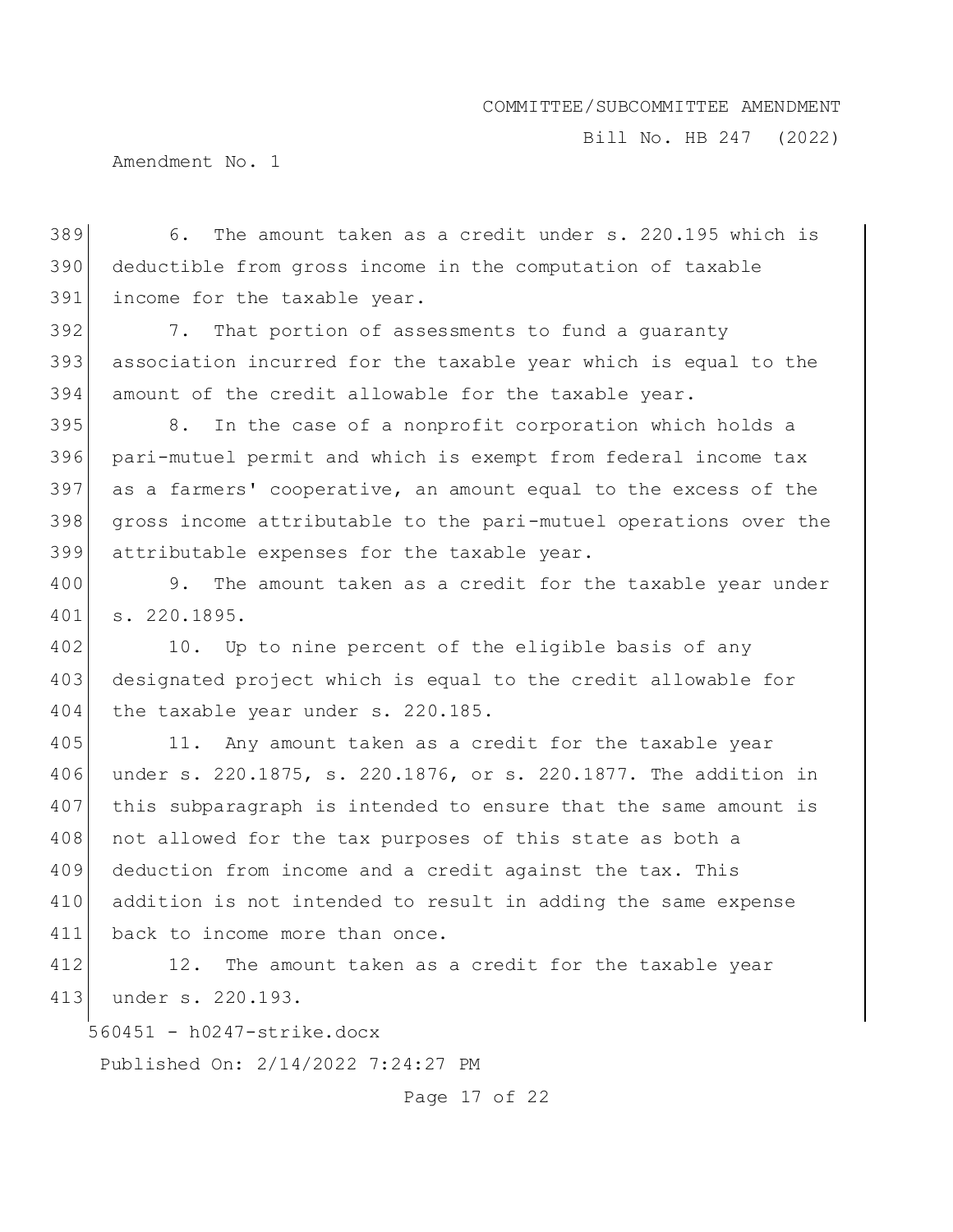Bill No. HB 247 (2022)

Amendment No. 1

| 414 | 13. Any portion of a qualified investment, as defined in         |
|-----|------------------------------------------------------------------|
| 415 | s. 288.9913, which is claimed as a deduction by the taxpayer and |
| 416 | taken as a credit against income tax pursuant to s. 288.9916.    |
| 417 | The costs to acquire a tax credit pursuant to s.<br>14.          |
| 418 | 288.1254(5) that are deducted from or otherwise reduce federal   |
| 419 | taxable income for the taxable year.                             |
| 420 | The amount taken as a credit for the taxable year<br>15.         |
| 421 | pursuant to s. 220.194.                                          |
| 422 | The amount taken as a credit for the taxable year<br>16.         |
| 423 | under s. 220.196. The addition in this subparagraph is intended  |
| 424 | to ensure that the same amount is not allowed for the tax        |
| 425 | purposes of this state as both a deduction from income and a     |
| 426 | credit against the tax. The addition is not intended to result   |
| 427 | in adding the same expense back to income more than once.        |
| 428 | 17. The amount taken as a credit for the taxable year            |
| 429 | pursuant to s. 220.198.                                          |
| 430 | The amount taken as a credit for the taxable year<br>18.         |
| 431 | pursuant to s. 220.197.                                          |
| 432 | Section 5. Subsection (7) of section 624.509, Florida            |
| 433 | Statutes, is amended to read:                                    |
| 434 | 624.509 Premium tax; rate and computation.-                      |
| 435 | (7) Credits and deductions against the tax imposed by this       |
| 436 | section shall be taken in the following order: deductions for    |
| 437 | assessments made pursuant to s. 440.51; credits for taxes paid   |
| 438 | under ss. 175.101 and 185.08; credits for income taxes paid      |
|     | 560451 - h0247-strike.docx                                       |
|     | Published On: 2/14/2022 7:24:27 PM                               |

Page 18 of 22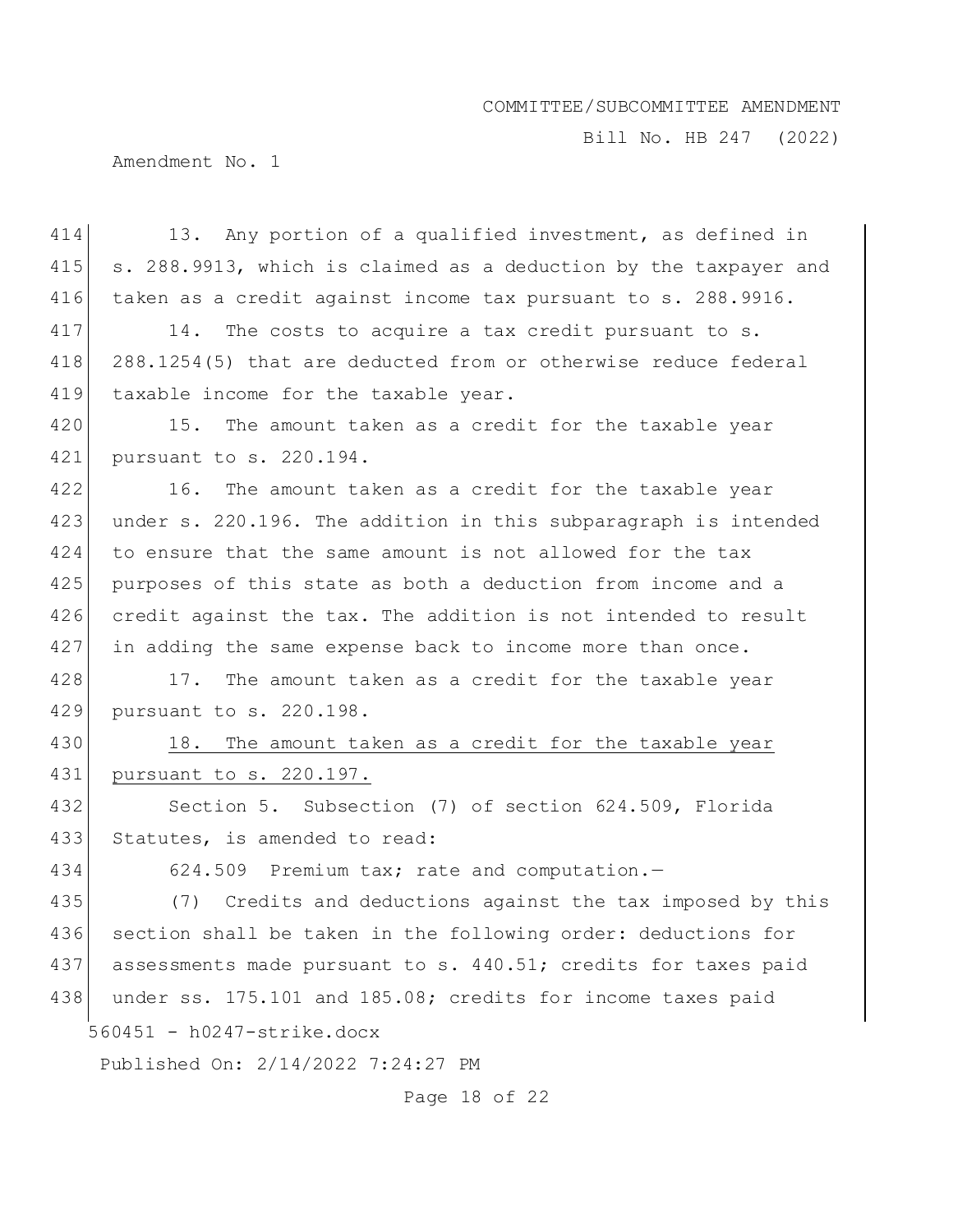Bill No. HB 247 (2022)

Amendment No. 1

| 439                        | under chapter 220 and the credit allowed under subsection $(5)$ , |  |
|----------------------------|-------------------------------------------------------------------|--|
| 440                        | as these credits are limited by subsection $(6)$ ; the credit     |  |
| 441                        | allowed under s. 624.51057; the credit allowed under s. 220.197;  |  |
| 442                        | and all other available credits and deductions.                   |  |
| 443                        | Section 6. (1) The Department of Revenue may, and all             |  |
| 444                        | conditions are deemed met to, adopt emergency rules under s.      |  |
| 445                        | 120.54(4), Florida Statutes, for the purpose of implementing      |  |
| 446                        | provisions related to the Main Street Historic Tourism and        |  |
| 447                        | Revitalization Act.                                               |  |
| 448                        | Notwithstanding any other law, emergency rules adopted<br>(2)     |  |
| 449                        | under this section are effective for 6 months after adoption and  |  |
| 450                        | may be renewed during the pendency of procedures to adopt         |  |
| 451                        | permanent rules addressing the subject of the emergency rules.    |  |
| 452                        | This section shall take effect upon this act becoming<br>(3)      |  |
| 453                        | a law and expires July 1, 2023.                                   |  |
| 454                        | Section 7. This act applies to taxable years beginning and        |  |
| 455                        | for qualified expenses incurred on or after January 1, 2023.      |  |
| 456                        | Section 8. This act shall take effect January 1, 2023.            |  |
| 457                        |                                                                   |  |
| 458                        |                                                                   |  |
| 459                        | TITLE AMENDMENT                                                   |  |
| 460                        | Remove everything before the enacting clause and insert:          |  |
| 461                        | An act relating to the Florida Main Street Program and            |  |
| 462                        | historic preservation tax credits; creating s. 220.197,           |  |
| 463                        | F.S.; providing a short title; defining terms; specifying         |  |
| 560451 - h0247-strike.docx |                                                                   |  |
|                            | Published On: 2/14/2022 7:24:27 PM                                |  |

Page 19 of 22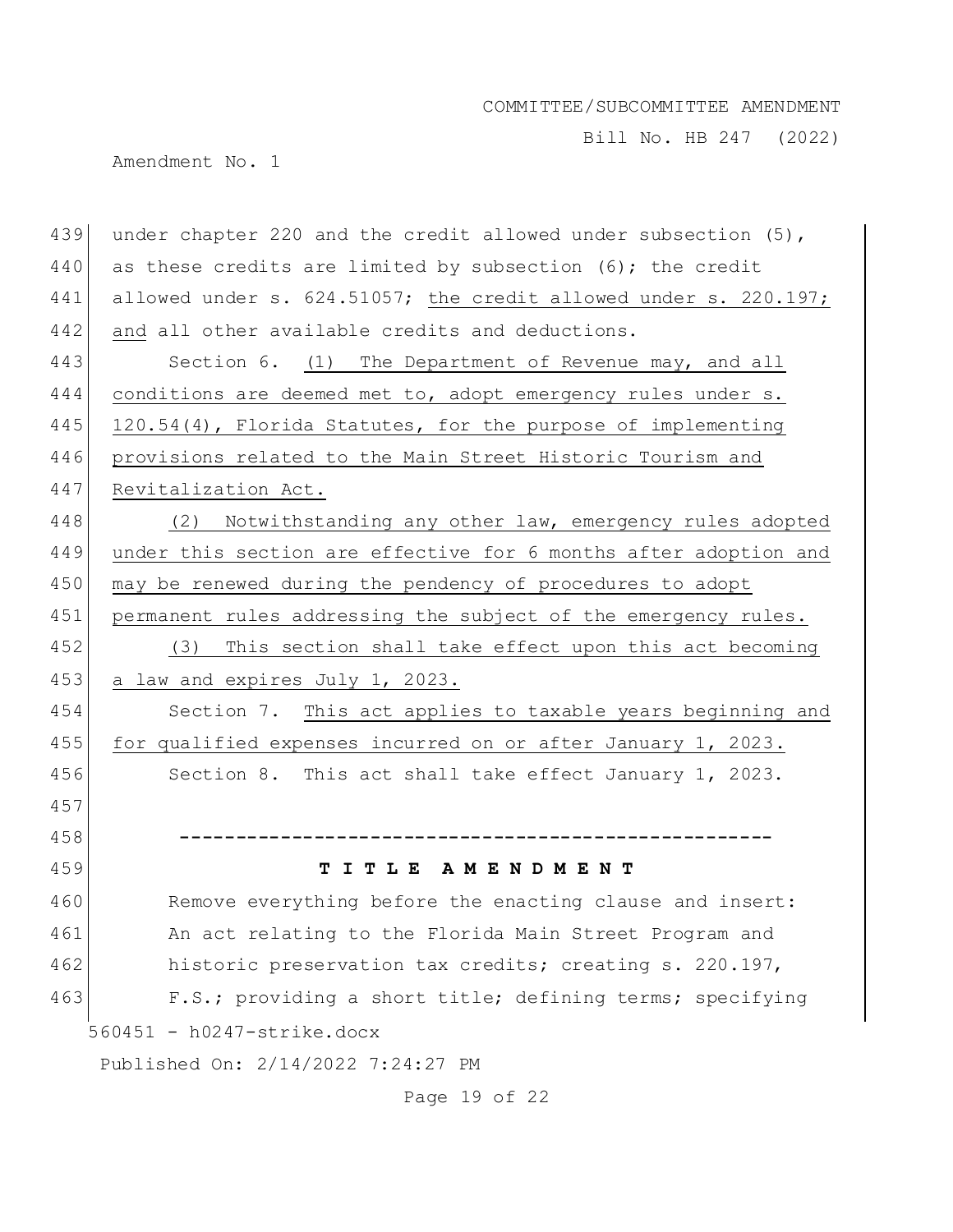Bill No. HB 247 (2022)

Amendment No. 1

560451 - h0247-strike.docx 464 eligibility requirements for receiving specified tax 465 credits for taxpayers that rehabilitate certified historic 466 structures; specifying requirements for taxpayers claiming 467 or transferring specified tax credits; specifying 468 requirements for the Division of Historical Resources of 469 black bepartment of State for evaluating and certifying 470 applications for specified tax credits; specifying the 471 amount of tax credits; providing construction; authorizing 472 the carryforward, sale, and transfer of tax credits; 473 **providing the Department of Revenue and the division audit** 474 and examination powers for specified purposes related to 475 certified rehabilitation expenses; requiring the return of 476 forfeited tax credits under certain circumstances; 477 providing penalties; requiring the Department of Revenue to 478 provide specified annual reports to the Legislature; 479 **providing duties of the Department of Revenue; authorizing** 480 the Department of Revenue and the division to adopt rules; 481 amending s. 213.053, F.S.; authorizing the Department of 482 Revenue and the Secretary of the Department of the Interior 483 of the United States to make certain information available 484 for specified purposes; amending s. 220.02, F.S.; revising 485 the order in which tax credits against the corporate income 486 tax credit or the franchise tax are applied; amending s. 487 220.13, F.S.; revising the definition of the term "adjusted 488 **federal income";** amending s. 624.509, F.S.; revising the

Published On: 2/14/2022 7:24:27 PM

Page 20 of 22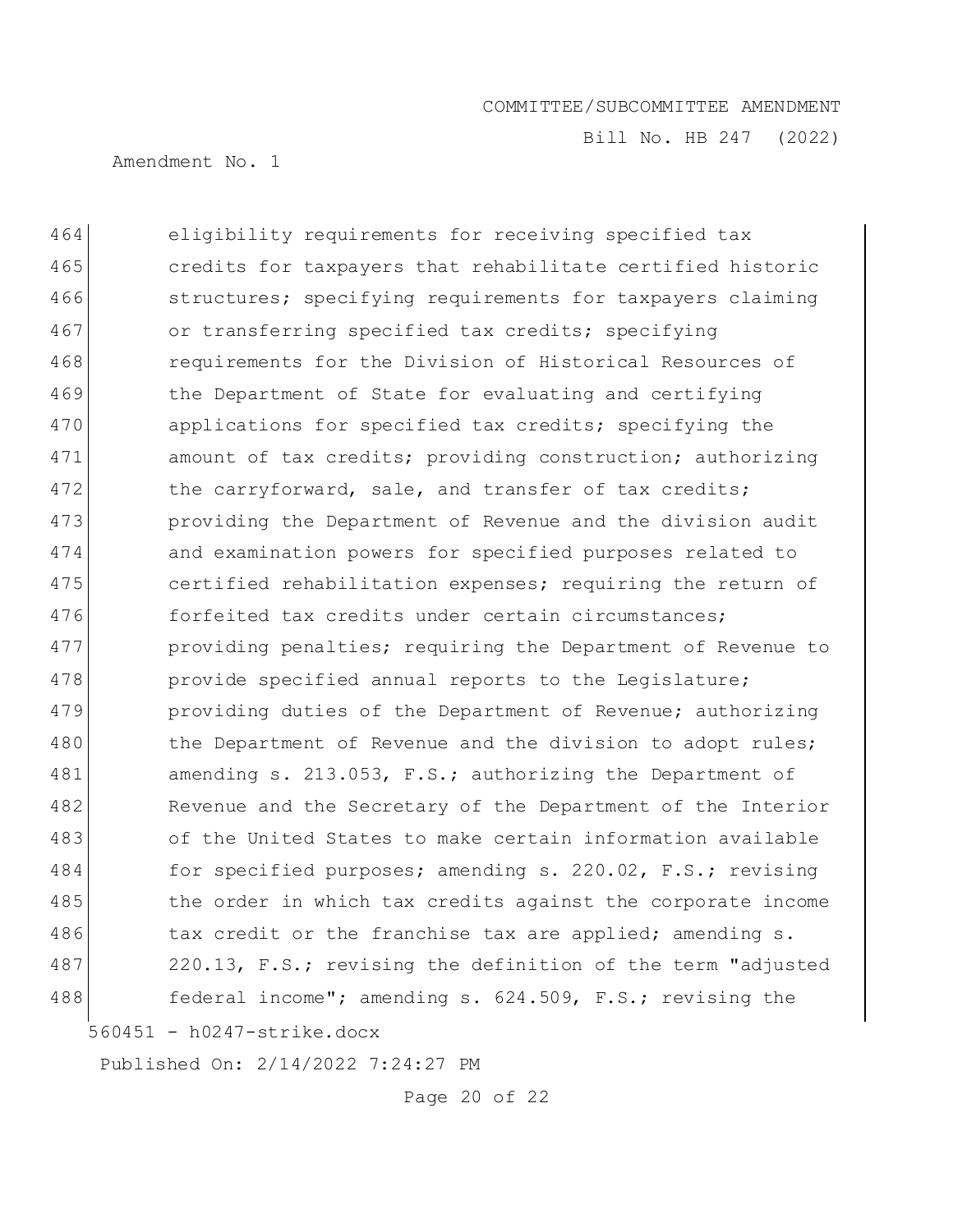Bill No. HB 247 (2022)

Amendment No. 1

489 order in which credits and deductions against the insurance 490 premium tax are applied; authorizing the Department of 491 Revenue to adopt emergency rules to implement certain 492 provisions; providing for expiration of that authority; 493 providing applicability; providing an effective date. 494 495 WHEREAS, historic revitalization creates highly paid local 496 construction jobs, and 497 WHEREAS, historic rehabilitation increases the value of 498 buildings and results in a growing state and local tax base, and 499 WHEREAS, historic revitalization boosts heritage tourism 500 and creates thriving downtowns that are attractive to main 501 street businesses, and 502 WHEREAS, reusing historic buildings creates affordable 503 spaces for small business incubation, and 504 WHEREAS, repurposing historic buildings saves resources and 505 activates vacant spaces, and 506 WHEREAS, historic rehabilitation projects leverage 507 significant private investment, and 508 WHEREAS, leveraging state tax incentives increases the 509 effectiveness of federal Historic Preservation Tax Incentives 510 and the Opportunity Zones Program to encourage the historic 511 preservation of existing buildings, and

560451 - h0247-strike.docx

Published On: 2/14/2022 7:24:27 PM

Page 21 of 22